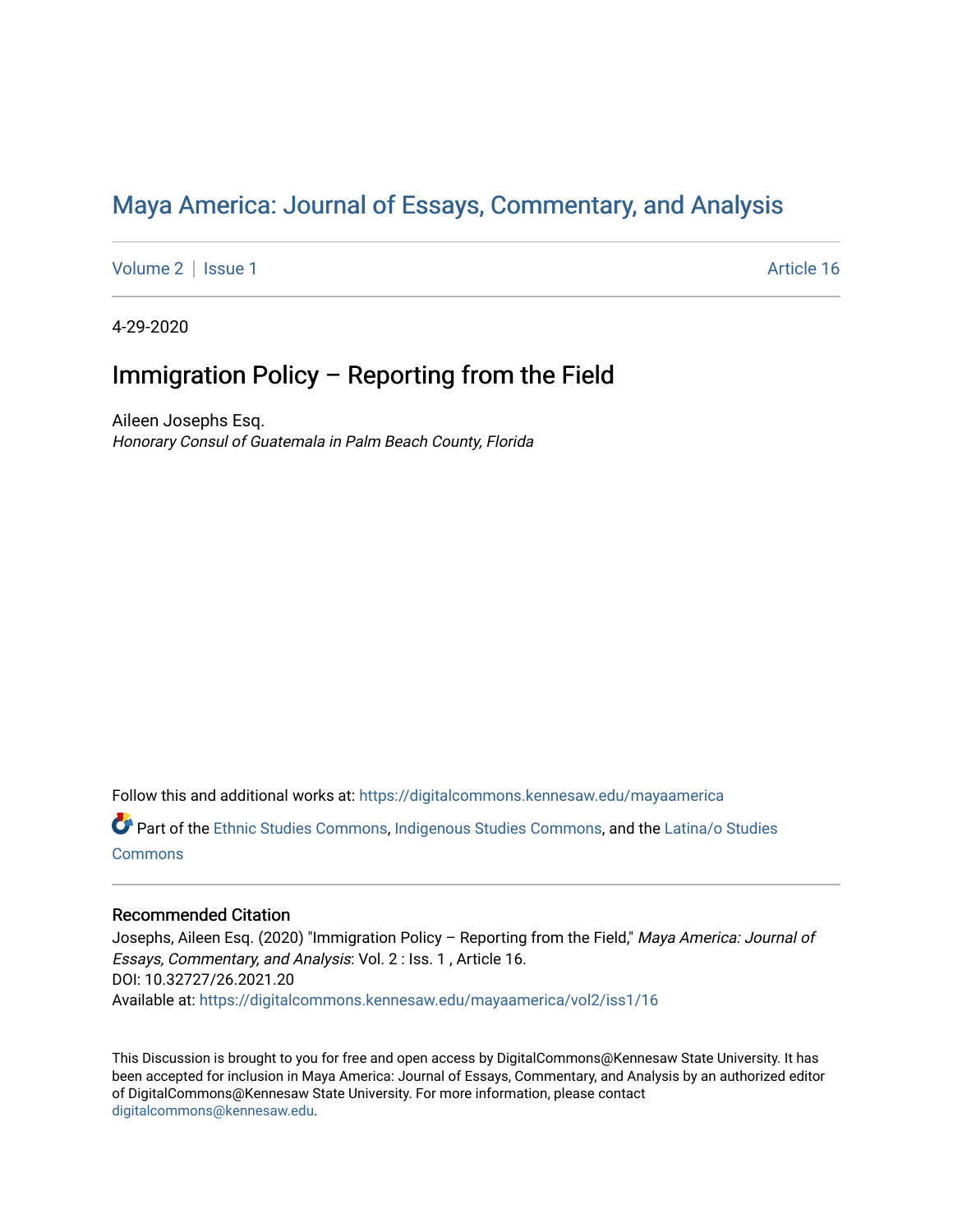## Immigration Policy - Reporting from the Field

#### **Aileen Josephs, Esq.**

Honorary Consul of Guatemala in Palm Beach County, Florida, 2007-2017

Abstract: Migration is central to human history, yet how we deal with the sojourners among us says much about the soul of a nation. Freedom of movement is an inherent basic human right, yet the protection of a nation's borders and the decision of who and when and in what conditions people are admitted is also a right that belongs to nation states. It is in this tension that good immigration policy should be found, yet our Congress and many administrations have failed to enact such a policy for over two decades. Aileen Joseph writes with authority and insight based on her 25 years of experience working as an immigration attorney in West Palm Beach, Florida. In her critical analysis of the current immigration policy in America, she shares the stories of those she has represented and suggests ways to revamp the immigration policies hindering our country from advancing and becoming united.

Keywords: Immigration, Immigration Policy, Maya, Northern Triangle

#### **Introduction**

It is with the hope to find compromise and good policy that I am writing this policy paper for "Maya America Journal of Essays, Commentary and Analysis". I have been an immigration attorney in Palm Beach County for over 25 years helping mostly nationals of Guatemala, the majority being Maya, and many others from El Salvador and Honduras. Most of them have had no option but to cross borders. For years the border was wide open- and as a nation we have enjoyed the benefits of their hard work. Yet we have made it virtually impossible for millions to correct their legal status, despite the fact that so many have lived in our nation for more than ten years, worked hard and raised families. Currently, we have millions of mixed status families among us, living in great fear and vulnerability for many years. I have been practicing immigration law during a period when some of the most draconian immigration laws in our nation's history have been in effect. I will try to distill 25 years in the battlefield to give context to the issue.<sup>1</sup>

<sup>1</sup> [www.aileenjosephslawoffice.com](http://www.aileenjosephslawoffice.com).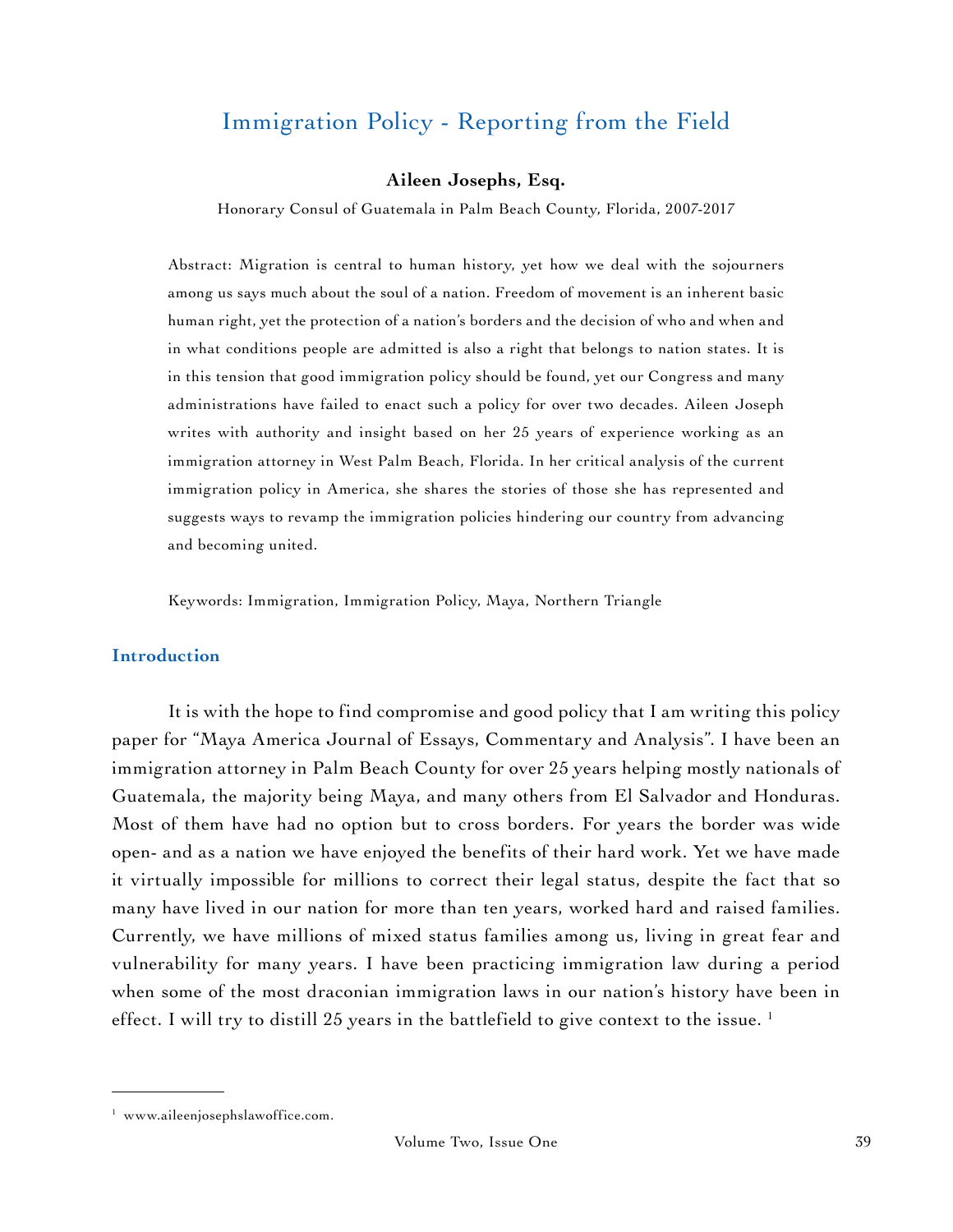### **The State of Our Immigration System**

Migration is central to our human history, yet how we deal with the sojourners among us says much about the soul of a nation. Freedom of movement is an inherent basic human right, yet the protection of a nation's borders and the decision of who and when and in what conditions people are admitted is also a right belonging to nation states. It is in this tension that good immigration policy should be found, yet our Congress and many administrations have failed to enact such a policy for over two decades.

Our present immigration system was last revamped in 1996. The rule of law cannot be ignored, and we must strive to push policies that promote legal migration, yet our current immigration system, does not do that. There is no line to get behind for our many needed workers. Yet when there are no legal ways, the free market will dictate the flow of labor. Because of stringent bars enacted by Congress in 1996 and signed into law by President Clinton,<sup>2</sup> policies perpetuate the illegality of millions.

It is estimated that there are  $10.7$  million undocumented people in the country.<sup>3</sup> About 2 million entered as children.<sup>4</sup> Fifty percent entered via the border or without inspection, the other half with a visa and are visa overstays.5 Since the passage of the 1996 law, those that entered without inspection are the hardest to help correct their legal status after the passage of the 1996 law. Immigration policy has been used by both parties as meat for their respective bases and politics. In response, as well as I could, I organized rallies, formed coalitions and filed complaints in order to break the silence of the injustices that have been taking place in plain sight for years, always with the hope that congress will act.<sup>6</sup>

In 2008, President Obama promised that within his first year he would give our nation immigration reform. In 2009, with a democratic controlled Congress, President Obama rather than keeping that promise and using his mandate he went on to expand a pilot program created by President Bush in 2008 called "secured communities" which allowed law enforcement to inquire about the legal status of a person they stop and to assist federal immigration enforcement.7 President Obama's administration expanded this

<sup>2</sup> [https://www.law.cornell.edu/wex/illegal\\_immigration\\_reform\\_and\\_immigration\\_responsibility\\_act](https://www.law.cornell.edu/wex/illegal_immigration_reform_and_immigration_responsibility_act) and See <https://www.vox.com/2016/4/28/11515132/iirira-clinton-immigration>.

 $3$  [https://www.pewresearch.org/fact-tank/2019/06/12/5-facts-about-illegal-immigration-in-the-u-s/.](https://www.pewresearch.org/fact-tank/2019/06/12/5-facts-about-illegal-immigration-in-the-u-s/)

<sup>4</sup> [https://en.wikipedia.org/wiki/Undocumented\\_youth\\_in\\_the\\_United\\_States#Demographics](https://en.wikipedia.org/wiki/Undocumented_youth_in_the_United_States#Demographics).

<sup>5</sup> file:///C:/Users/Aileen/Downloads/BorderMetrics-FINAL.pdf.

 $^6$  [www.fvirpbc.com](http://www.fvirpbc.com) , <http://www.aileenjosephslawoffice.com/,and>[http://consulhonorariaguatemala.com/en/.](http://consulhonorariaguatemala.com/en/)

<sup>7</sup> [https://www.thenation.com/article/the-deportation-machine-obama-built-for-president-trump/.](https://www.thenation.com/article/the-deportation-machine-obama-built-for-president-trump/)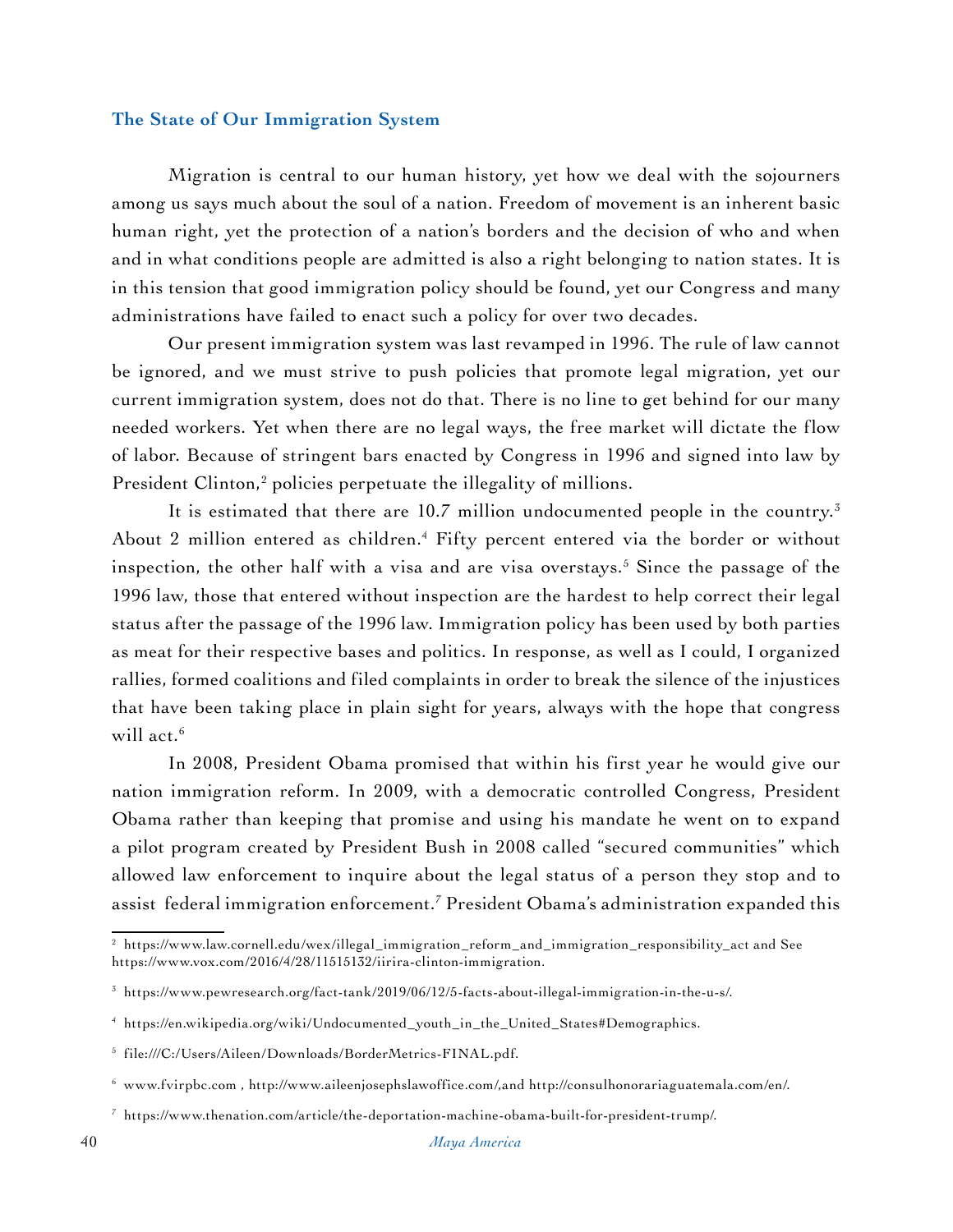program- without pairing such massive interior enforcement with a legalization component. During the first four years of the Obama administration 2.4 million people were deported and at least 400,000 United States citizen children lost a parent to deportation.8 In 2012, the Obama administration spent \$18 billion for interior enforcement.<sup>9</sup>

A vast majority of the millions deported during the Obama administration were largely nationals of Mexico, Guatemala, El Salvador and Honduras. The majority of the deportees during this time from the Northern Triangle did not have criminal convictions prior to deportation, but merely had been convicted of immigration offenses or traffic offenses, such as "driving without a license".10 We deported landscapers, dishwashers, agricultural workers, all *sub rosa*; separating families and creating the social chaos that has hurt rather than help development in the region. Migrants can and should be seen as a force for development. They are the ones whose money goes directly to the villages they come from. That is the money that lifts a household and then a village out of poverty.<sup>11</sup> Yet, we spent billions deporting the lifeline of those three nascent democracies.

The private correctional industry lobby has given money both to Democrats and Republicans, since criminalizing the undocumented is good business. The "attrition through enforcement" has been a policy they have driven. 12 Palm Beach County, like other counties with a growing immigrant community was ground zero during those difficult years.13 I filed three complaints with the Office of Civil Rights and Liberties of the Department of Homeland Security as a result of the racial profiling that is part of the the enforcement only approach.

I have witnessed the xenophobia that has enveloped the immigration debate for years and I have taken citizen actions. I filed an FCC complaint against a local radio personality that stated on the airwaves, " illegal aliens should be hung in public squares

<sup>8</sup> [https://www.huffpost.com/entry/parents-deportation\\_n\\_5531552](https://www.huffpost.com/entry/parents-deportation_n_5531552).

<sup>9</sup> <https://www.usatoday.com/story/news/nation/2013/01/07/obama-immigration-enforcement/1815667/>.

<sup>10</sup> [https://www.migrationpolicy.org/research/migrants-deported-united-states-and-mexico-northern-triangle](https://www.migrationpolicy.org/research/migrants-deported-united-states-and-mexico-northern-triangle-statistical-and-socioeconomic-)[statistical-and-socioeconomic-](https://www.migrationpolicy.org/research/migrants-deported-united-states-and-mexico-northern-triangle-statistical-and-socioeconomic-) See page 2 "Among those with criminal record, 63% (25 percent of all deportees) had been convicted of immigration offenses, traffic crimes, or other nonviolent crimes, versus 29 percent (11 percent of all deportees) convicted of violent offenses and 9 percent (3 percent of deportees) of drug offenses. And [https://](https://www.dhs.gov/sites/default/files/publications/Enforcement_Actions_2009.pdf) [www.dhs.gov/sites/default/files/publications/Enforcement\\_Actions\\_2009.pdf.](https://www.dhs.gov/sites/default/files/publications/Enforcement_Actions_2009.pdf)

<sup>11</sup> <http://www.consulhonorariaguatemala.com/pdf/JulyWorkshopReportEnglish.pdf> as Honorary Consul of Guatemala in Palm Beach County from 2007-2017, I promoted, pro bono, workshops both in South Florida and Quetzaltenango, Guatemala with the Center for International Migration and Integration, CIMI- an Israeli NGO transnational projects for development with the Guatemalan diaspora. Such work was not easy during a time when the Guatemalan diaspora in the United States, was suffering the massive deportations of those years.

<sup>12</sup> [https://www.npr.org/2010/10/28/130833741/prison-economics-help-drive-ariz-immigration-law.](https://www.npr.org/2010/10/28/130833741/prison-economics-help-drive-ariz-immigration-law)

<sup>13</sup> [https://www.pewresearch.org/fact-tank/2016/08/31/u-s-immigrant-deportations-declined-in-2014-but-remain](https://www.pewresearch.org/fact-tank/2016/08/31/u-s-immigrant-deportations-declined-in-2014-but-remain-near-record-high/)[near-record-high/.](https://www.pewresearch.org/fact-tank/2016/08/31/u-s-immigrant-deportations-declined-in-2014-but-remain-near-record-high/)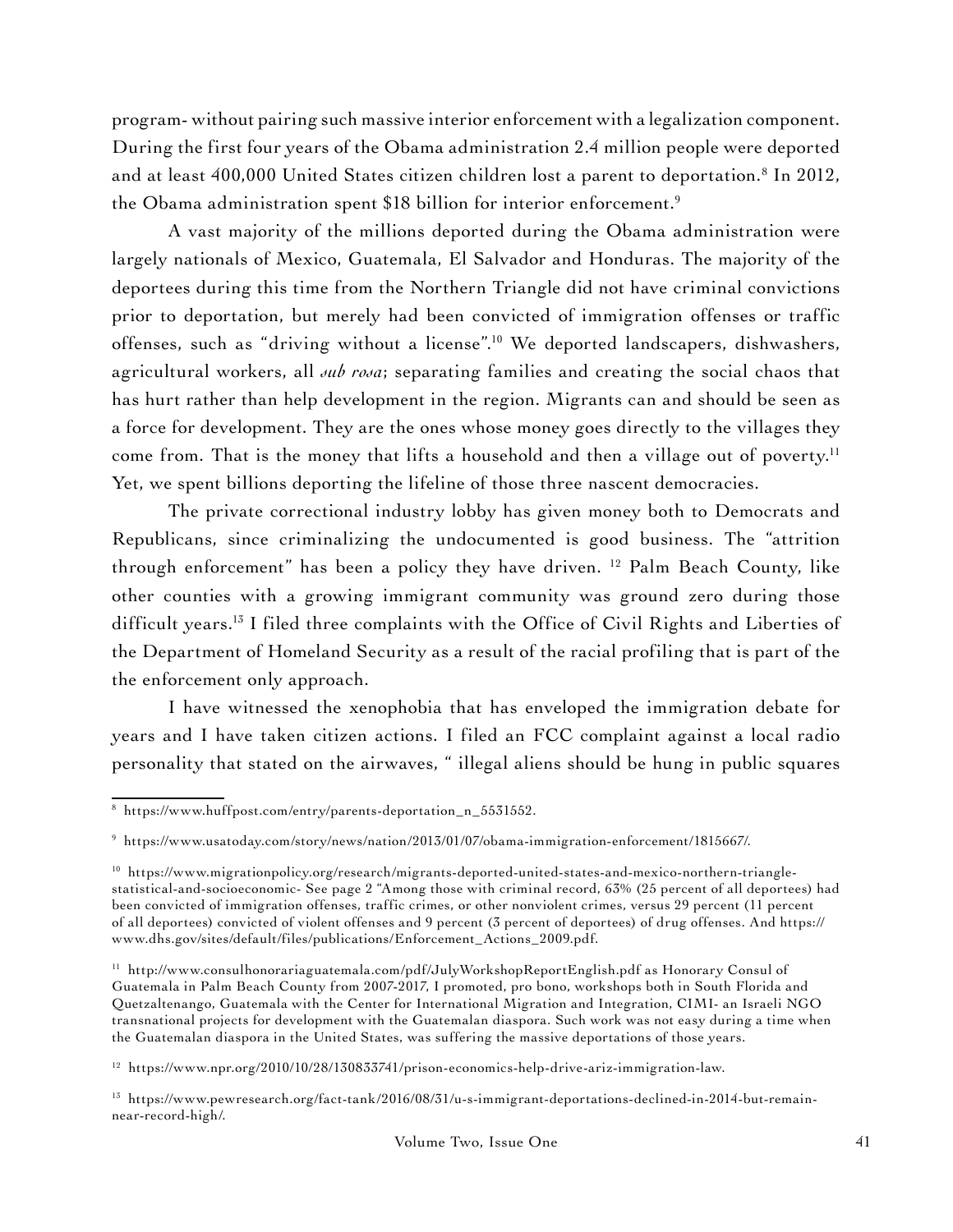as invaders."14 It is important to note that many immigrants in our county, already are the victims of serious crimes against them, since many prey on their vulnerability.15

As an immigration attorney reporting from the field, I know too well that human smugglers are, since 2004, working closely with transnational criminal organizations.<sup>16</sup> Back when I began helping many of the Guatemalan Mayas here in Palm Beach County in 1993, people would cross borders without a smuggler or pay \$700. The dangers were the desert itself, the animals encountered or dehydration. Since 2004 I have witnessed a change. Human smuggling is a billion-dollar business and transnational criminal organizations have cashed in.<sup>17</sup> A woman or child from Guatemala has to pay up to  $$10,000$ each to cross via Mexico. If they try to cross without a smuggler they could be killed in Mexico. Mass graves of Central American immigrants have been found.<sup>18</sup> But there are complexities. The border surge of 2014 was largely fueled by smugglers in Guatemala, who know that arriving with a child might be the ticket to be released into the United States.19 Many adults have arrived with children that are not theirs, yet claim they are a family unit.<sup>20</sup>

I have helped and continue to help, pro bono, the victims of extortions, rapes, attempted murders of those who cross borders. I helped a mother, who received a call from a smuggler in Arizona, saying that if she did not send another \$5,000, they would kill her kid and sell his organs.<sup>21</sup> In 2009 I worked pro bono with a family from West Palm Beach, where the father was deported for an immigration violation and then attempted to come back with a smuggler. His wife got a call from the smugglers asking for an additional \$5,000 to be wired or he would be killed. She never heard from him again. Three years later the Guatemalan consulate in Texas identified him because of his teeth in a skull they found in a ranch. His children, all United States citizens, went to Guatemala to bury

<sup>14</sup> <https://www.miaminewtimes.com/news/joyce-kaufman-hates-immigrants-6378519>.

<sup>15</sup> <https://www.nytimes.com/2006/08/27/us/27guatemala.html>, [https://notassobremigracion.wordpress.](https://notassobremigracion.wordpress.com/2015/05/07/comunicados-seminarios-notas-y-publicaciones-sobre-migraciones-refugiados-y-desplazados/) [com/2015/05/07/comunicados-seminarios-notas-y-publicaciones-sobre-migraciones-refugiados-y-desplazados/](https://notassobremigracion.wordpress.com/2015/05/07/comunicados-seminarios-notas-y-publicaciones-sobre-migraciones-refugiados-y-desplazados/).

<sup>16</sup> [https://www.migrationpolicy.org/research/RMSG-CentAm-transnational-crime.](https://www.migrationpolicy.org/research/RMSG-CentAm-transnational-crime)

<sup>17</sup> <https://www.migrationpolicy.org/research/RMSG-CentAm-transnational-crime> at page 6. "Human smuggling is a 6 billion per year business in the Americas alone."

<sup>18</sup> [https://en.wikipedia.org/wiki/2010\\_San\\_Fernando\\_massacre.](https://en.wikipedia.org/wiki/2010_San_Fernando_massacre)

 $19$  [http://news.trust.org//item/20140718155508-gucfy/.](http://news.trust.org//item/20140718155508-gucfy/)

<sup>20</sup> [https://www.npr.org/2019/03/29/708176435/fake-birth-certificates-and-fake-families-amid-migrant-surge-at](https://www.npr.org/2019/03/29/708176435/fake-birth-certificates-and-fake-families-amid-migrant-surge-at-border)[border](https://www.npr.org/2019/03/29/708176435/fake-birth-certificates-and-fake-families-amid-migrant-surge-at-border).

<sup>&</sup>lt;sup>21</sup> [https://www.sun-sentinel.com/news/fl-xpm-2008-11-06-0811050561-story.html.](https://www.sun-sentinel.com/news/fl-xpm-2008-11-06-0811050561-story.html)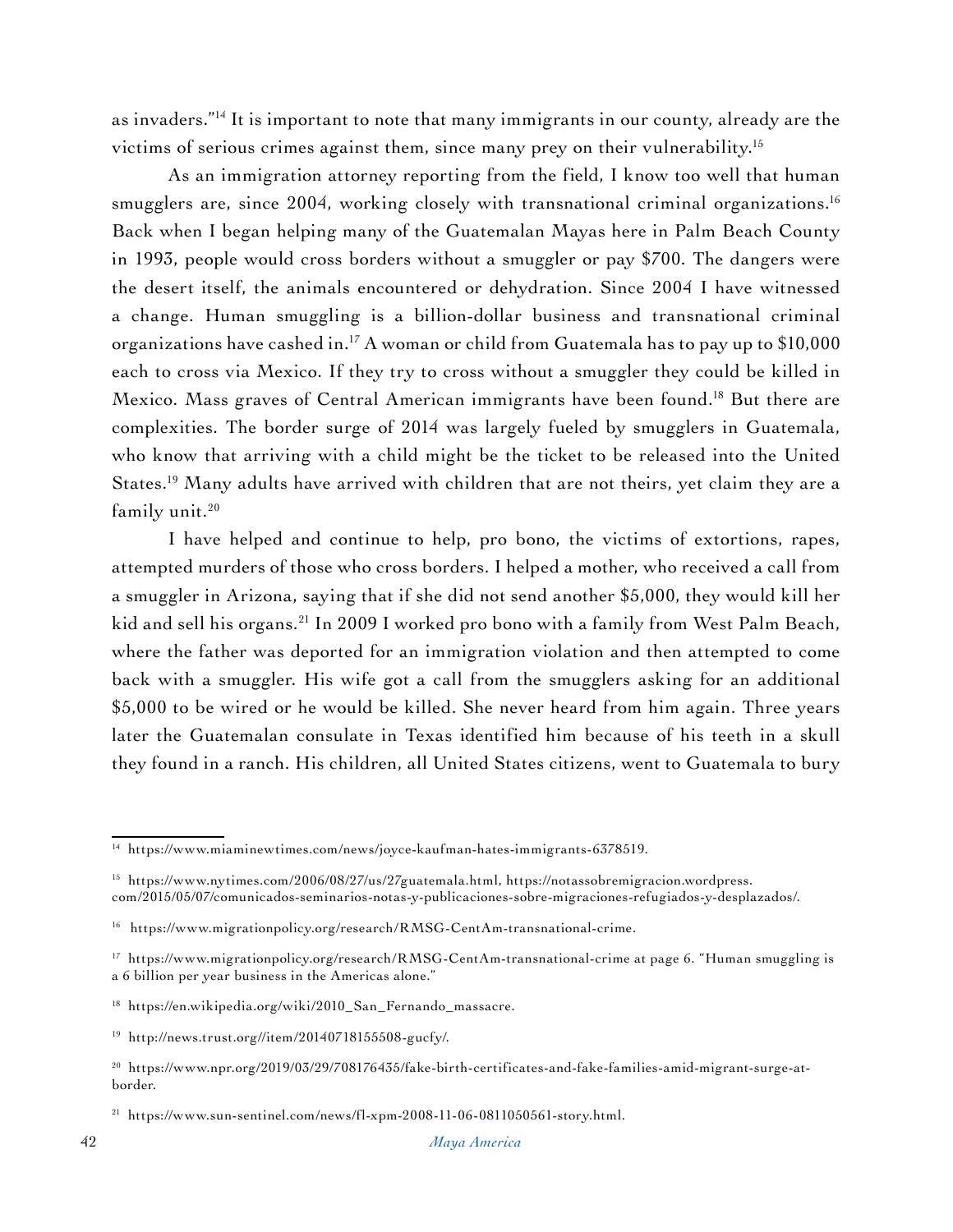the remains.22 I have the numbers and names of all types of victims of the border crisis fueled by criminal organizations in these desperate villages here in our County. We also have meth arriving at records never seen before between ports of entry<sup>23</sup> and have child trafficking rings that bring an average of  $10,000$  children a year.<sup>24</sup>

### **The Border**

As someone that has spent many years speaking to republicans to try to find compromise on immigration policy, I know that until the border is secure, republicans will not move on legalizing all those already here.<sup>25</sup> As a bridge builder and in order to find compromise and good policy I believe that democrats should give the current administration what Department of Homeland Security (DHS) has requested for border security, since that will deter the drugs that arrive between ports of entry, the child sexual trafficking rings and the human smuggling of desperate people.<sup>26</sup>

Mass flash migrations of asylum seekers is a humanitarian crisis that can devolve rapidly into a national security crisis. Approximately 144,000 family units arrived this last May 2018 breaking down our system.<sup>27</sup> Preseidents Bush and Clinton encountered similar difficulties when Haitians came in large numbers in the early 1990s. Both presidents dealt with that mass flash migration of asylum seekers by processing them in Guantanamo Bay Cuba, for their "credible fear interviews" and then paroling into the United States so that

<sup>&</sup>lt;sup>22</sup> [https://www.palmbeachpost.com/news/trump-and-deportations-the-cautionary-tale-perez-family-tragedy/](https://www.palmbeachpost.com/news/trump-and-deportations-the-cautionary-tale-perez-family-tragedy/FSq1LOnV1UFbdZppGYj9JM/) [FSq1LOnV1UFbdZppGYj9JM/.](https://www.palmbeachpost.com/news/trump-and-deportations-the-cautionary-tale-perez-family-tragedy/FSq1LOnV1UFbdZppGYj9JM/)

<sup>23</sup> <https://www.cbp.gov/newsroom/media-releases/all>.

<sup>24</sup> [https://www.deseret.com/2019/2/4/20664993/tim-ballard-i-ve-fought-sex-trafficking-at-the-border-this-is-why](https://www.deseret.com/2019/2/4/20664993/tim-ballard-i-ve-fought-sex-trafficking-at-the-border-this-is-why-we-need-a-wall)[we-need-a-wall.](https://www.deseret.com/2019/2/4/20664993/tim-ballard-i-ve-fought-sex-trafficking-at-the-border-this-is-why-we-need-a-wall)

<sup>25</sup> [http://fvirpbc.com/.](http://fvirpbc.com/)

<sup>26</sup> [https://www.dhs.gov/news/2019/03/06/humanitarian-and-security-crisis-southern-border-reaches-breaking](https://www.dhs.gov/news/2019/03/06/humanitarian-and-security-crisis-southern-border-reaches-breaking-point)[point](https://www.dhs.gov/news/2019/03/06/humanitarian-and-security-crisis-southern-border-reaches-breaking-point).

<sup>27</sup> [https://www.dhs.gov/sites/default/files/publications/19\\_0416\\_hsac-emergency-interim-report.pdf](https://www.dhs.gov/sites/default/files/publications/19_0416_hsac-emergency-interim-report.pdf) This April 16, 2019 final report- by the Homeland Security Advisory Council states "There is a real crisis at our border. An unprecedented surge in family unit (FMU) migration from Central America is overwhelming our border agencies and our immigration system. The crisis is endangering children. In too many cases, children are being used as pawns by adult migrants and criminal smuggling organizations solely to gain entry into the United States….The surge of family units will continue to soar, endangering more and more children making the treacherous 2,000 mile trek to our border…the changes proposed by this bi partisan panel, if all of our recommendations are implemented, could dramatically reduce the migration of family units from Central America, help to eliminate dangerous and illegal border crossing, as well as improve the care of children who are bought on this harrowing journey with an adult. Implementing these recommendations is essential for the safety and welfare of the children living in Central America and elsewhere who will continue to make this dangerous trek and risky border crossing until the United States Government implements the emergency actions we propose. Report at 1-2.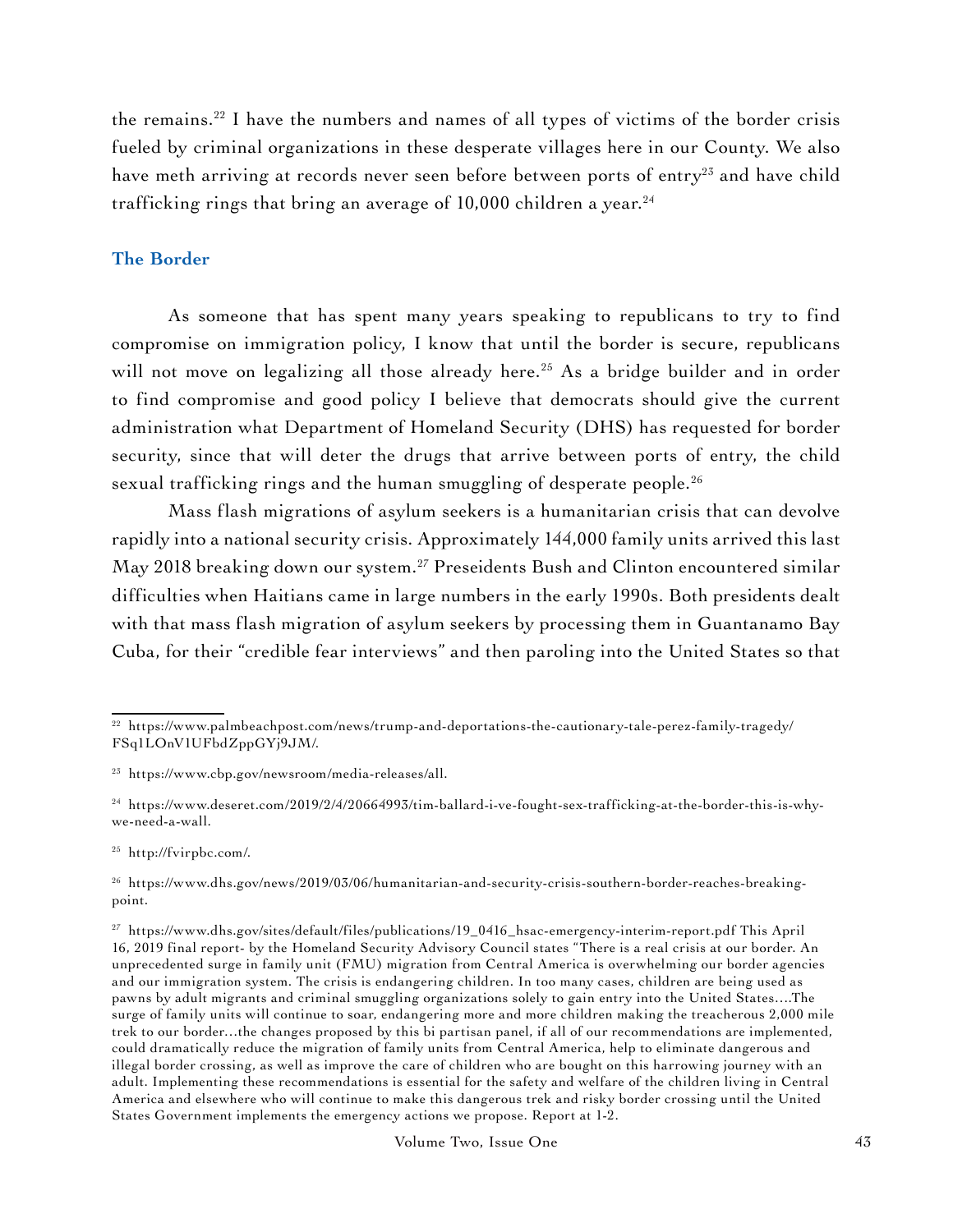they could apply for asylum. The others, were repatriated back to Haiti.<sup>28</sup>

The mass deportations of nationals from Guatemala, El Salvador and Honduras from 2009 to 2012 and the abandonment of the Northern Triangle by the previous administration during the same time period created the conditions for the 2014 border surge of women, children and unaccompanied minors showing up at the border asking for asylum. In 2014, the Obama administration handled that crisis with the creation of family detention centers, fast tracking the asylum hearings and a request for 4 billion dollars to attend to the crisis. Vice President Biden went to the region in 2014 and urged the Presidents of those three nations to curtail the migration of their nationals with funding from the US to promote security, governance and prosperity and also provided funding to repatriate and reintegrate those removed.<sup>29</sup>

The Obama administration created a small refugee program to promote the legal migration of certain children from El Salvador, Honduras and Guatemala- the Central America Minors program-CAM)<sup>30</sup> yet that program has been terminated by the Trump Administration before it even made any traction.<sup>31</sup>

The answers as to how to deal with the mass flash migration of asylum seekers from these three countries, most of them children and women to request asylum, is a complex and a very nuanced policy issue.

The answer as to how to handle the border crisis relies in a holistic approach. Border security is not the solution, it is only a part of the solution. The caravans that began the summer of 2018 was clear indication that a "wall" will not deter a mass migration of asylum seekers with children, since the Flores agreement provided an open door for an adult arriving at the border with a child requesting asylum, to be released into the homeland.<sup>32</sup> From April to June 2018 the Trump Administration issued the "zero tolerance policy" charging adults criminally for crossing the border and separating the children, arguing that litigation based on the Flores agreement in 2015 gave them no alternative, since per court ruling, both "accompanied " and unaccompanied" children could not be

<sup>28</sup> [https://www.nytimes.com/1994/06/30/world/as-tide-of-haitian-refugees-rises-us-uses-cuban-base.html.](https://www.nytimes.com/1994/06/30/world/as-tide-of-haitian-refugees-rises-us-uses-cuban-base.html)

<sup>29</sup> [https://en.wikipedia.org/wiki/2014\\_American\\_immigration\\_crisis#cite\\_note-NYT723142-83.](https://en.wikipedia.org/wiki/2014_American_immigration_crisis#cite_note-NYT723142-83)

<sup>30</sup> [https://www.uscis.gov/CAM.](https://www.uscis.gov/CAM)

<sup>&</sup>lt;sup>31</sup> The CAM program allowed children under 21 years of age of El Salvadorian, Honduran and Guatemalan nationals that were either Legal Permanent Residents or had Temporary Protected Status to be allowed to bring their children as refugees. President Trump terminated Temporary Protected Status for Nationals of Honduras and El Salvador and thereafter also terminated the Central American Minors program.

<sup>32</sup> [https://en.wikipedia.org/wiki/Reno\\_v.\\_Flores](https://en.wikipedia.org/wiki/Reno_v._Flores).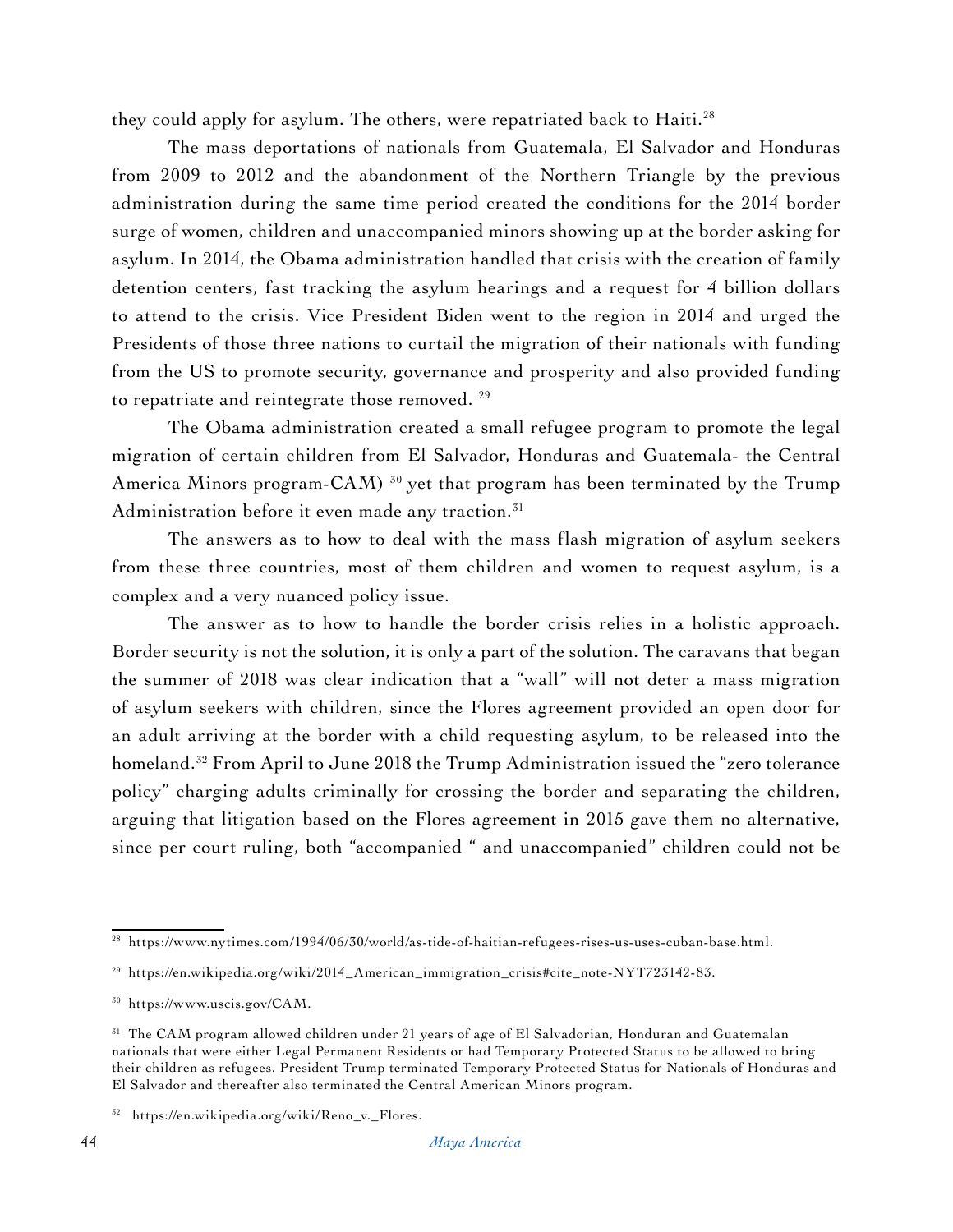held more than 20 days in detention.<sup>33</sup> This policy that lasted a month as a result of the bi-partisan outrage - will be a stain in our nation's history.<sup>34</sup>

Human despair cannot be criminalized. Separating parents from their children for crossing the border to provide a better life for themselves and traumatizing children now under the care and responsibility of the US Government was an egregious policy decision. The optics of the children separated from their parents who crossed the border in search for a better life will haunt our nation forever<sup>35</sup>; yet the suffering of the 400,000 United States citizen-children, separated from a parent during President Obama's deportations based on interior enforcement, all sub rosa, should not be swept under the rug.<sup>36</sup> The suffering of children by our enforcement-only approach to our broken immigration system, must give congress the urgency to act.<sup>37</sup>

From 2014, about 14 percent of those who applied for asylum from El Salvador, Guatemala and Honduras were granted that relief and only forty percent of those released into the United States during the 2014 border surge applied for asylum when released.<sup>38</sup> Our asylum system is indeed being abused as a way to be released into the homeland with meritless asylum cases- yet we must protect it for those that are indeed fleeing individualized persecution.<sup>39</sup> The perpetual interplay between the right of a nation state to protect its borders and the basic right to life is at issue.

The 1997 Flores agreement which limited to 20 days the limit for holding children, had been the result of years of litigation by well-intentioned immigrant rights attorneys to protect the rights of arriving unaccompanied minors. Unfortunately, unintended

<sup>33</sup> <https://graphics8.nytimes.com/packages/pdf/us/FloresRuling.pdf>.

<sup>34</sup> [https://www.nytimes.com/2018/06/20/us/politics/trump-immigration-children-executive-order.html.](https://www.nytimes.com/2018/06/20/us/politics/trump-immigration-children-executive-order.html)

<sup>35</sup> [https://en.wikipedia.org/wiki/Trump\\_administration\\_family\\_separation\\_policy](https://en.wikipedia.org/wiki/Trump_administration_family_separation_policy).

<sup>36</sup> See footnote 21, <https://www.sun-sentinel.com/news/fl-xpm-2008-11-06-0811050561-story.html>- I walked with this family, pro bono in 2011 when the father was deported in a most violent fashion in West Palm Beach, Florida. The media was not interested back then. It is only after President Trump was elected that a local reporter wrote about this deportation. In 2011, 5 United States citizen children, their legal permanent resident mom, were woken up at 5 am. by agents acting under the color of law, that broke down the door, and beat the 17-year-old son, who simply asked "do you have a warrant?". Agents acting under color of law came to look for the father because of an immigration violation. He had been deported and reentered. When the agents, after beating him up, realized the seventeen-year-old was a United States citizen, they took him to St. Mary's Hospital. The father was deported again and was killed by smugglers who extorted his wife asking for more money. The family remains available to speak to anyone interested in documenting how the interior deportations took place under the last administration.

<sup>37</sup> <https://files.eric.ed.gov/fulltext/ED508226.pdf> and [https://larc.cardozo.yu.edu/cgi/viewcontent.](https://larc.cardozo.yu.edu/cgi/viewcontent.cgi?article=1109&context=faculty-articles) [cgi?article=1109&context=faculty-articles](https://larc.cardozo.yu.edu/cgi/viewcontent.cgi?article=1109&context=faculty-articles).

<sup>38</sup> [https://www.federalregister.gov/documents/2019/07/16/2019-15246/asylum-eligibility-and-procedural](https://www.federalregister.gov/documents/2019/07/16/2019-15246/asylum-eligibility-and-procedural-modifications)[modifications](https://www.federalregister.gov/documents/2019/07/16/2019-15246/asylum-eligibility-and-procedural-modifications) at 35.

<sup>39</sup> <https://www.uscis.gov/humanitarian/refugees-asylum/asylum>.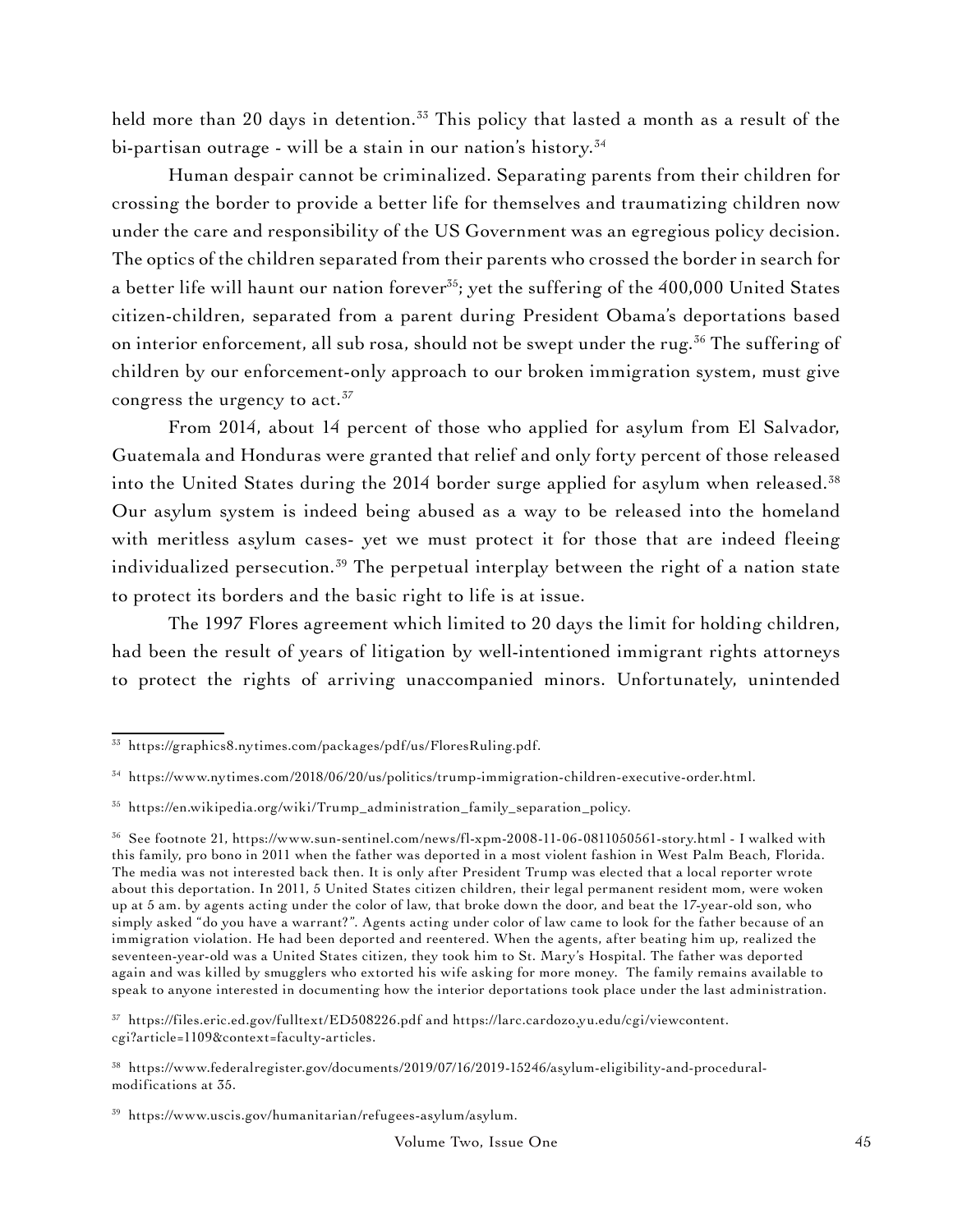consequences occurred with the irregular migration en masse of asylum seekers with children. Nationals of other countries are now following the irregular migration routes of those from the northern triangle.40 Given the lack of congressional action to attend the unforeseen consequences of the Flores agreement, $41$  the Trump administration recently issued the Flores rule,<sup>42</sup> which allows for accompanied children to be held more than  $20$ days in detention while the asylum request of the family unit is being processed.<sup>43</sup> Congress should find compromise with the following:

1.) Provide the necessary amount of money needed for border security as requested by DHS. Bring those already here since 2014, out of the shadows in a legalization that does not not provide for a direct path to citizenship.

2.) Congress should then legislate for "Dreamers".<sup>44</sup> They should have a direct path to citizenship, yet they should not be allowed to petition for their parents, since this would create a direct path to citizenship to people that either crossed the border or overstayed their visas, and republicans rightly feel this would reward those that circumvented existing laws.

3.) The parents of "dreamers" and the rest of the undocumented population already here, prior to 2014, working without authorization in our country, should get legalization without a direct path to citizenship.<sup>45</sup> That is, they can get a work permit to travel and work legally in the country but a special law should not be carved out for them to reward for crossing the border or overstaying their visas. If they have a way to obtain their legal permanent

<sup>40</sup> [https://foreignpolicy.com/2019/06/26/why-record-numbers-of-african-migrants-are-showing-up-at-the-u-s](https://foreignpolicy.com/2019/06/26/why-record-numbers-of-african-migrants-are-showing-up-at-the-u-s-mexican-border/)[mexican-border/.](https://foreignpolicy.com/2019/06/26/why-record-numbers-of-african-migrants-are-showing-up-at-the-u-s-mexican-border/)

<sup>41</sup> [https://www.lgraham.senate.gov/public/index.cfm/press-releases?ID=7820C30D-257D-4862-A138-](https://www.lgraham.senate.gov/public/index.cfm/press-releases?ID=7820C30D-257D-4862-A138-121F02CCDF58) [121F02CCDF58](https://www.lgraham.senate.gov/public/index.cfm/press-releases?ID=7820C30D-257D-4862-A138-121F02CCDF58).

<sup>42</sup> <https://www.dhs.gov/news/2019/08/21/acting-secretary-mcaleenan-dhs-hhs-federal-rule-flores-agreement>and [https://www.federalregister.gov/documents/2019/08/23/2019-17927/apprehension-processing-care-and-custody-of](https://www.federalregister.gov/documents/2019/08/23/2019-17927/apprehension-processing-care-and-custody-of-alien-minors-and-unaccompanied-alien-children)[alien-minors-and-unaccompanied-alien-children](https://www.federalregister.gov/documents/2019/08/23/2019-17927/apprehension-processing-care-and-custody-of-alien-minors-and-unaccompanied-alien-children).

<sup>43</sup> <https://www.whitehouse.gov/briefings-statements/press-briefing-cbp-acting-commissioner-mark-morgan/-> at page 13- 14 the CBP Acting Commissioner Mark Morgan states that it will take 40-60 days approximately, to process a family asylum case in detention, dispelling concerns of "indefinite detention."

<sup>44</sup> Dreamers refers to people brought to the United States by their parent(s) who either crossed the border or overstayed their visas, and for purposes of this policy paper it covers all those that could have applied under the Deferred Action for Childhood arrivals promulgated by President Obama in June 2012 via executive action. [https://en.wikipedia.org/wiki/Deferred\\_Action\\_for\\_Childhood\\_Arrivals.](https://en.wikipedia.org/wiki/Deferred_Action_for_Childhood_Arrivals)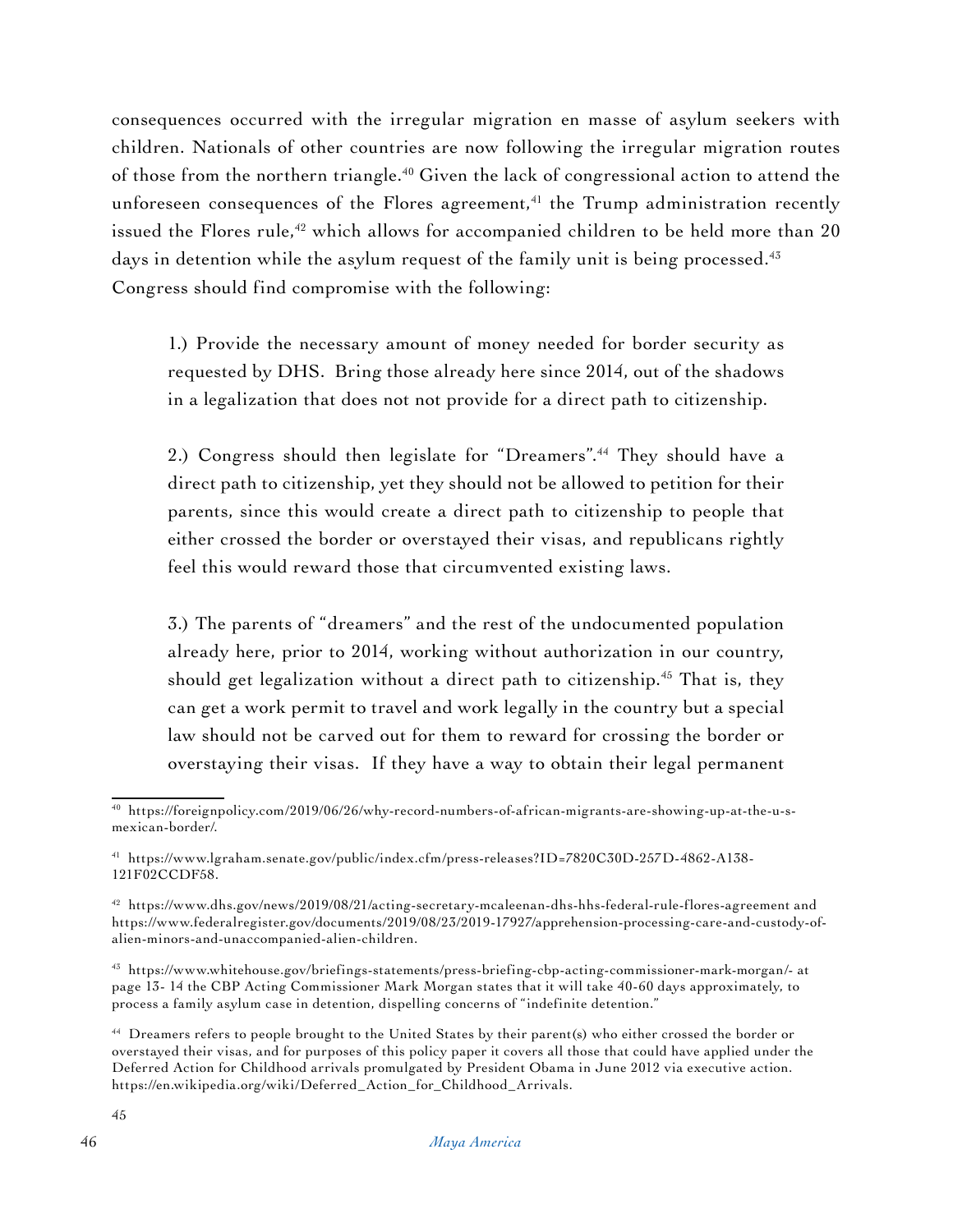residency via existing laws, they can, but in the interim they will be here legally, with a type of non-immigrant status. It will help our national security to bring the undocumented population in the United States (prior to 2014) out of the shadows, all undergo background and criminal checks to obtain that status.

4.) Congress and/or the Executive by regulation, should allow for nationals of Guatemala, El Salvador and Honduras, already working and living in our nation in certain industries ( i.e. agriculture, construction, service industry) to obtain a work card that will allow them to work in the United States and travel, renewable every two years. It could be a type of "deferred action" that will not lead to legal permanent residency and or citizenship. It will help our national security to bring this population out of the shadows and boost the economy of these three nations.<sup>46</sup>

5.) In order to prevent future undocumented, congress should create a market based, guest worker program to bring in needed workers particularly from the Northern triangle region, which would in turn help those nascent economies .47 The Trump administration recently signed a Memorandum of Agreement with Guatemala to improve the temporary H-2A worker program and allow for more Guatemalan nationals to enter the country temporarily , to work in the agriculture. A similar accord has been signed with El Salvador.<sup>48</sup>

This is a good step forward. Congress should act and allow for the portability of employers and expand these programs for nationals of these three countries in other industries, other than agriculture.<sup>49</sup> Once we attend to the status of the undocumented population already in the United States, congress should also mandate an employment verification system. The onus would then be on employers not to hire people without documents.

<sup>46</sup> [https://en.wikipedia.org/wiki/Deferred\\_action.](https://en.wikipedia.org/wiki/Deferred_action)

<sup>47</sup> <https://www.migrationpolicy.org/research/what-we-know-about-circular-migration-and-enhanced-mobility>.

<sup>48</sup> <https://www.washingtontimes.com/news/2019/sep/20/trump-admin-reaches-asylum-deal-el-salvador/and>[https://](https://fingfx.thomsonreuters.com/gfx/mkt/12/6447/6378/DHS%20Cooperative%20Agreement%20with%20El%20Salvador.pdf) [fingfx.thomsonreuters.com/gfx/mkt/12/6447/6378/DHS%20Cooperative%20Agreement%20with%20El%20](https://fingfx.thomsonreuters.com/gfx/mkt/12/6447/6378/DHS%20Cooperative%20Agreement%20with%20El%20Salvador.pdf) [Salvador.pdf.](https://fingfx.thomsonreuters.com/gfx/mkt/12/6447/6378/DHS%20Cooperative%20Agreement%20with%20El%20Salvador.pdf)

<sup>49</sup> [https://www.dol.gov/newsroom/releases/eta/eta20190730,](https://www.dol.gov/newsroom/releases/eta/eta20190730) and [https://thehill.com/blogs/congress-blog/economy-a](https://thehill.com/blogs/congress-blog/economy-a-budget/279407-immigration-reform-the-portable-guest-worker-visa-solution)[budget/279407-immigration-reform-the-portable-guest-worker-visa-solution.](https://thehill.com/blogs/congress-blog/economy-a-budget/279407-immigration-reform-the-portable-guest-worker-visa-solution)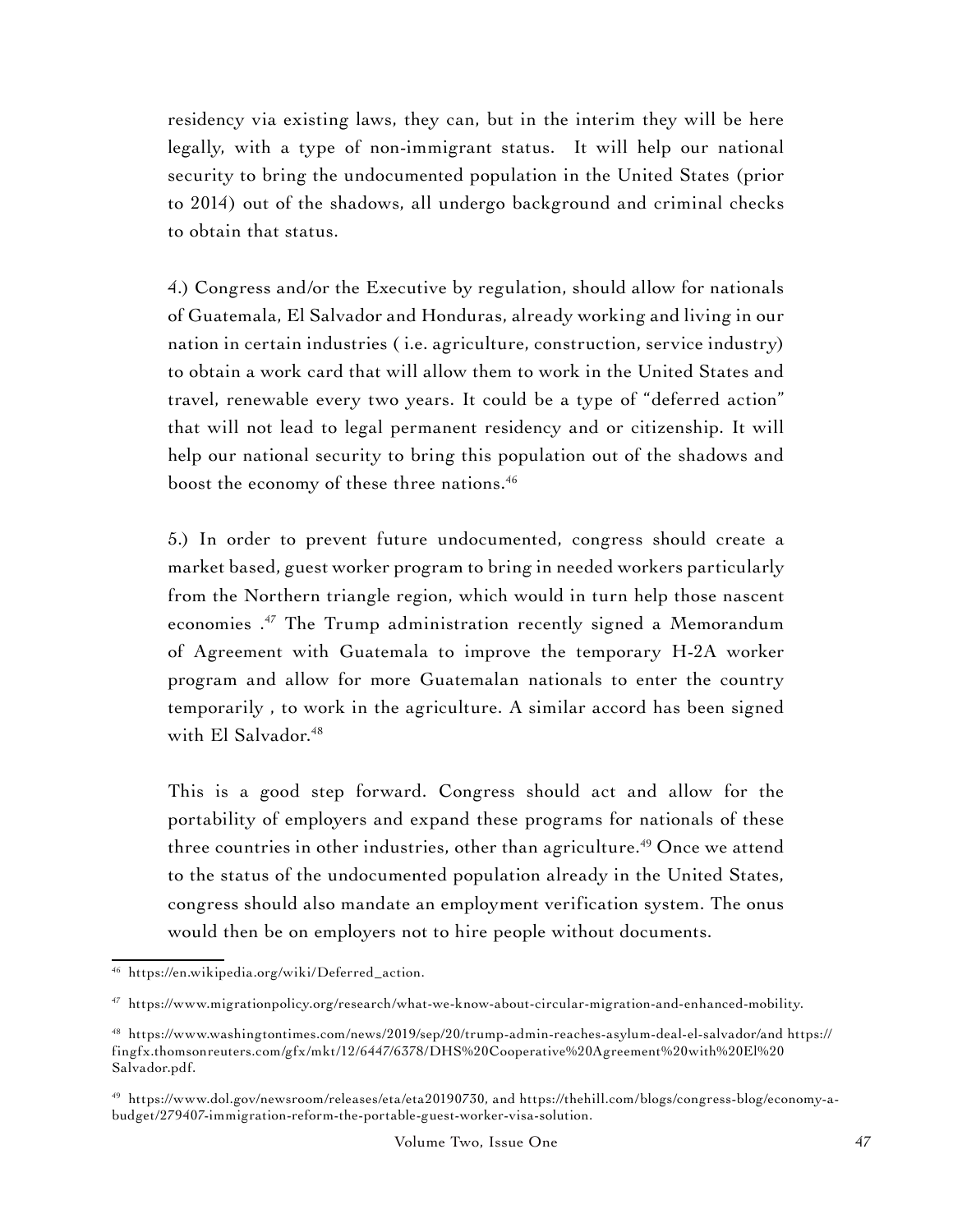6.) Congress should enact legislation that will allow a number of unaccompanied minors each year who demonstrate that they have been abandoned, abused and or neglected by their natural parents in El Salvador, Honduras and Guatemala. In-county processing would take place in the respective US Embassies allowing them to enter the USA under humanitarian parole. This will deter them from risking their lives by crossing borders alone or in the hands of smugglers.

This program can be created by congress to provide this protection for 5-10 years and help change the migration of teenagers, from irregular to a legal. Once here, these unaccompanied minors can renew their humanitarian parole status every two years allowing them to live and work in the United States. At the moment, the Flores Agreement and our current policies, simply foment this irregular migration of at-risk children with transnational criminal organizations and once they arrive, they simply become the "undocumented" of tomorrow. Many are abused by the "legal guardians" that take them into their homes and forced to work in slave like conditions. $^{50}$ 

7.) The Executive branch, which allocates refugee numbers annually, should create a parole program for the Northern Triangle so that children of nationals of these three countries in the United States covered under a legalization program can bring their children under the age of twenty one. They would enter under humanitarian parole to be reunited with their parents already here and not have to endanger children's lives.

We must work regionally with other nations to absorb people from the Northern Triangle and other countries showing up at the US border requesting asylum. During the 2018 border surge, Mexico offered asylum and work permits to those attempting to reach the United States in a caravan. Regretfully, open border activists, many who also promoted those caravans, did all they could to deter people from seeking protection in Mexico.<sup>51</sup>

<sup>50</sup> [https://www.usatoday.com/story/news/2016/01/27/portman-probes-problems-placement-migrant](https://www.usatoday.com/story/news/2016/01/27/portman-probes-problems-placement-migrant-children/79432468/)[children/79432468/](https://www.usatoday.com/story/news/2016/01/27/portman-probes-problems-placement-migrant-children/79432468/) and [https://www.marionstar.com/story/news/local/2015/09/27/slavery-hidden-plain](https://www.marionstar.com/story/news/local/2015/09/27/slavery-hidden-plain-sight/72756102/)[sight/72756102/.](https://www.marionstar.com/story/news/local/2015/09/27/slavery-hidden-plain-sight/72756102/)

<sup>51</sup> <https://capitalresearch.org/article/the-open-border-activists-behind-the-illegal-immigrant-caravans/>and [https://](https://www.nbcnews.com/news/world/migrant-caravan-members-reject-offer-stay-mexico-n925171) [www.nbcnews.com/news/world/migrant-caravan-members-reject-offer-stay-mexico-n925171](https://www.nbcnews.com/news/world/migrant-caravan-members-reject-offer-stay-mexico-n925171) and [https://www.npr.](https://www.npr.org/2018/10/29/661676110/mexico-offers-caravan-members-work-visas-if-they-stay-in-southern-mexico)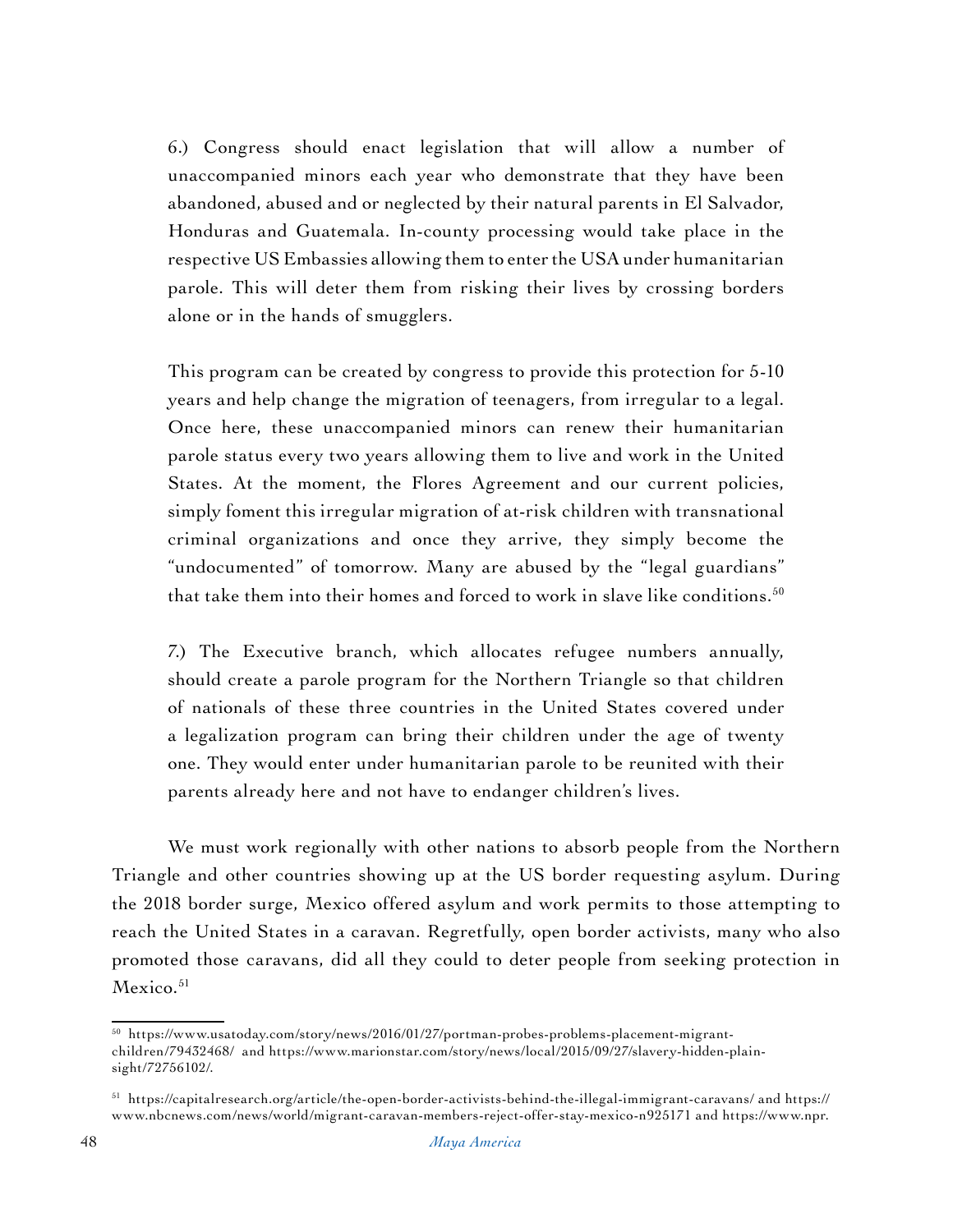Father Solalinde, a renowned immigrant rights activist in Mexico, in 2018 strongly criticized the organizers of the caravans, particularly "Pueblos Sin Fronteras, People without borders" <sup>52</sup> for refusing to accept the asylum offered in Mexico and for pushing the migrants to go straight to the US Mexican border for what he called a "mediatic confrontation with the United States".53 One hundred people, 67 of them children who were part of the latest caravan promoted by these open border groups, were last seen getting on some fruit trucks near Veracruz Mexico. They have not been seen again.<sup>54</sup>

Congress has remained unable to find compromise on the border crisis, let alone immigration reform. At the height of the crisis, Democrats for months kept denying there was a crisis at all,<sup>55</sup> forcing the executive to take action unilaterally by issuing asylum regulations that have changed our asylum system dramatically. Per the asylum regulations issued by the Trump Administration, all those that attempt to cross the border to apply for asylum after the date of enactment - must first show that they have applied and been denied asylum in a safe third country.<sup>56</sup>

Per the recommendations of the Homeland Security Advisory Council Final Report, which recommended in country processing of asylum claims in the Northern Triangle, the Trump administration is working toward creating Refugee Processing Centers in Guatemala to process asylum claims of Salvadorian and Honduran nationals there. It entered into a similar agreement with El Salvador<sup>57</sup> and working on the same with other nations in Central America.<sup>58</sup>

The administration has by regulation changed the practice of "catch and release" and now those nationals that arrive at the border with children will have their claim adjudicated in family detentions and returned back if denied.<sup>59</sup>Congress continues to

56 <https://s3.amazonaws.com/public-inspection.federalregister.gov/2019-15246.pdf> and [https://www.niskanencenter.](https://www.niskanencenter.org/overview-of-new-asylum-rule-asylum-eligibility-and-procedural-modifications/) [org/overview-of-new-asylum-rule-asylum-eligibility-and-procedural-modifications/](https://www.niskanencenter.org/overview-of-new-asylum-rule-asylum-eligibility-and-procedural-modifications/).

[org/2018/10/29/661676110/mexico-offers-caravan-members-work-visas-if-they-stay-in-southern-mexico](https://www.npr.org/2018/10/29/661676110/mexico-offers-caravan-members-work-visas-if-they-stay-in-southern-mexico).

<sup>&</sup>lt;sup>52</sup> [https://en.wikipedia.org/wiki/Pueblo\\_Sin\\_Fronteras.](https://en.wikipedia.org/wiki/Pueblo_Sin_Fronteras)

<sup>53</sup> [https://www.eloccidental.com.mx/local/caravana-migrante-fue-manipulada-por-pueblos-sin-fronteras](https://www.eloccidental.com.mx/local/caravana-migrante-fue-manipulada-por-pueblos-sin-fronteras-solalinde-2756256.html)[solalinde-2756256.html](https://www.eloccidental.com.mx/local/caravana-migrante-fue-manipulada-por-pueblos-sin-fronteras-solalinde-2756256.html).

<sup>54</sup> <https://www.telegraph.co.uk/news/2018/11/06/100-people-kidnapped-migrant-caravan-drug-cartels-mexico/> and [https://www.theguardian.com/global-development/2017/feb/21/mexico-kidnappings-refugees-central-america](https://www.theguardian.com/global-development/2017/feb/21/mexico-kidnappings-refugees-central-america-immigration)[immigration.](https://www.theguardian.com/global-development/2017/feb/21/mexico-kidnappings-refugees-central-america-immigration)

<sup>55</sup> <https://thehill.com/homenews/senate/449214-dems-make-u-turn-on-calling-border-a-manufactured-crisis>.

<sup>57</sup> [https://fingfx.thomsonreuters.com/gfx/mkt/12/6447/6378/DHS%20Cooperative%20Agreement%20with%20](https://fingfx.thomsonreuters.com/gfx/mkt/12/6447/6378/DHS%20Cooperative%20Agreement%20with%20El%20Salvador.pdf) [El%20Salvador.pdf](https://fingfx.thomsonreuters.com/gfx/mkt/12/6447/6378/DHS%20Cooperative%20Agreement%20with%20El%20Salvador.pdf).

<sup>58</sup> See footnote #25 at page 2.

<sup>59</sup> [https://www.dhs.gov/news/2019/09/23/acting-secretary-mcaleenan-announces-end-widespread-catch-and-release.](https://www.dhs.gov/news/2019/09/23/acting-secretary-mcaleenan-announces-end-widespread-catch-and-release)